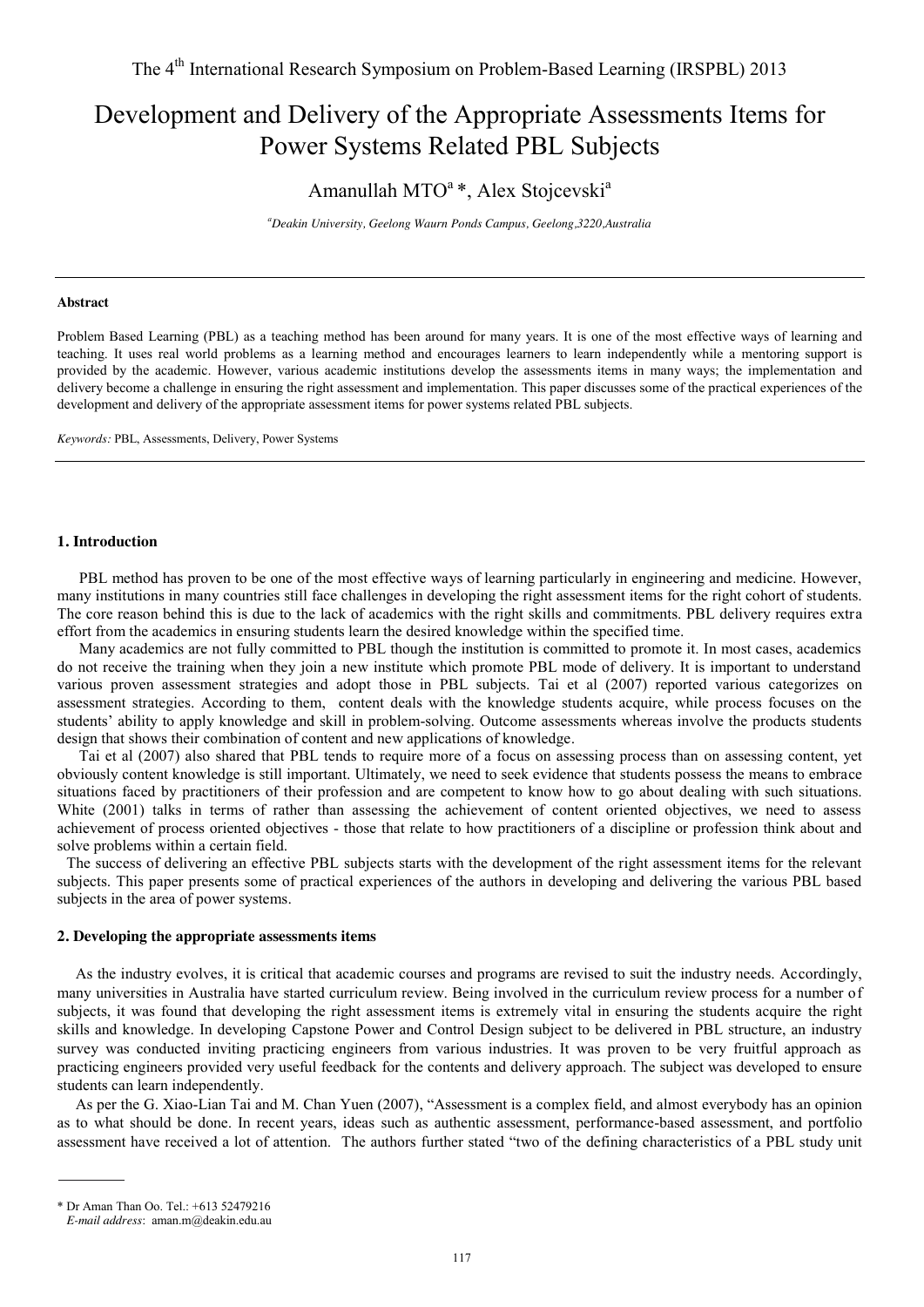are that both the content and the assessment be authentic. Authentic assessment is substantially different than traditional assessment that is based on objective and short answer questions. As students are responsible for their own learning in PBL setting, students learn self-reflection where they become proficient in assessing their own progression in learning and also peerassessment on how to effectively provide constructive feedback to their peers." D. G. Moursund (2002) has shared to a more general asseesment practices: "Authentic assessments are generally categorized into Performance Assessment, Portfolio Assessment, Reflection and Self-Assessment. Performance Assessments test students' ability to apply acquired knowledge and skills in a variety of authentic contexts and work collaboratively to solve complex problems. Portfolio Assessment involves developing a portfolio that documents learning over time. Reflection and Self-Assessment requires students reflect and evaluate their own participation, learning progress, and products which are essential components of autonomous learning."

N. Hosseinzadeh (2009) systematically looked at the development strategy in power system analysis based on PBL learning methodology. For a subject in power system areas, projects were defined in the following areas;

- Modeling of power system components
- Load flow studies
- Fault studies
- Economic dispatch
- Load forecasting
- Power system planning
- Power system stability

This has given a solid foundation for the students who are required to analysis power system using industry based software/tools such as SINCAL. N. Hosseinzadeh (2009) also reported the following assessments components which were proven to be very effective.

- Project reports
- Reflective journal
- Workbook
- Mid-semester test
- Reflective paper
- Self-grade nomination
- Peer assessment

It is very interesting to note that there is a mid-semester test in this subject though it is a PBL based subjects. There were concern and discussion whether to include a test in a PBL subject. Nonetheless, assessment in PBL is very complex and it is continuous topic to be further discussed in various forums. From N. Hosseinzadeh (2009), it can be learnt that though PBL courses are offered in projects, a written test has proven to be very effective to assessment students individually.

As for the Capstone Power and Design subject, the assessment was based on the Portfolio submission. It includes reflective journal for each week, project report, workbook and Peer's evaluation report. Reflective Journal requires to reflect on the way the assigned project was conducted. Project report for each project was expected to be a technical report similar to a project report done by engineers in industries. Work Book, which included all the related work that students had done during the project time. Overall, the portfolio should demonstrate how the learning outcomes have been met and to what level, and be presented in the form of a technical report. The portfolio must include all pieces of work produced which the individual claims can demonstrate how they have met the learning objectives of the subject.

Students were asked to design a microgrid system for each typical university campuses. They were asked to investigate distributed generation including from the renewable energy sources. As the assessment item was developed in a very practical way, the student enjoyed it and was able to use all the skills they learnt in the earlier subjects.

#### **3. Deliervy of appropriate assessment items**

There were a number of challenges in delivering this subject in PBL mode as half of the students were in off campus or distance mode. More and more universities in Australia are offering their courses and programs in distance modes to attract working and mature aged students. Delivering subjects in PBL modes has proven to be extremely difficult. Nonetheless, the teams were carefully chosen to ensure each group has at least one distance or off campus students.

In addition to their prior knowledge, additional lectures were also delivered relevant to the topic. In some cases, practicing engineers were invited to deliver the lectures and the students found it very useful. This has also provided an opportunity for the staff and the students to develop more engagement with the industry. It was a single large project in which students have to look at various aspect of modern microgrid. The project was divided to look into the following subcategories with specific task: